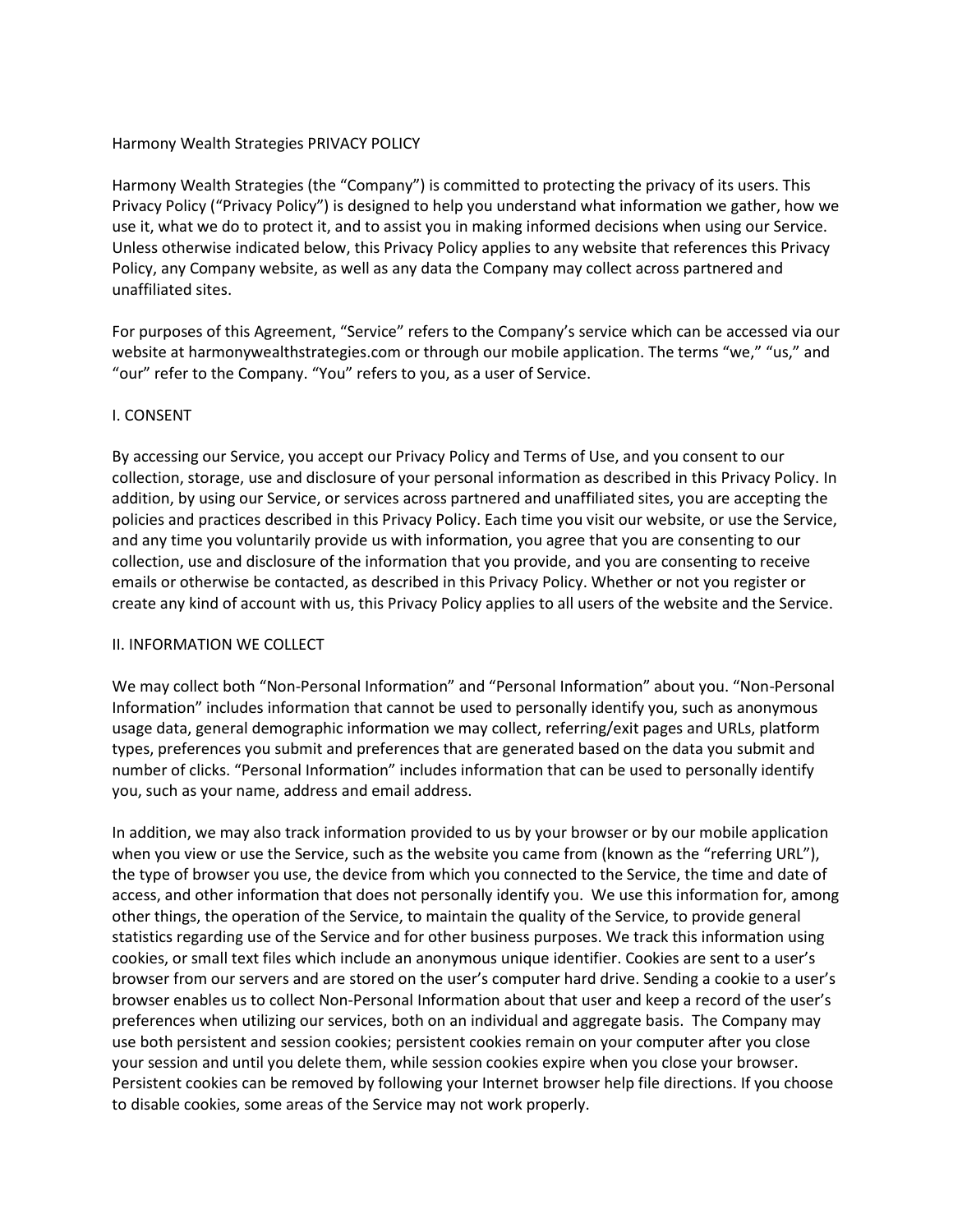### III. HOW WE USE AND SHARE INFORMATION

### Personal Information:

In general, we do not sell, trade, rent or otherwise share your Personal Information with third parties without your consent. We may share your Personal Information with vendors and other third-party providers who are performing services for the Company. In general, the vendors and third-party providers used by us will only collect, use and disclose your information to the extent necessary to allow them to perform the services they provide for the Company. For example, when you provide us with personal information to complete a transaction, verify your credit card, place an order, arrange for a delivery, or return a purchase, you consent to our collecting and using such personal information for that specific purpose, including by transmitting such information to our vendors (and their service providers) performing these services for the Company.

However, certain third-party service providers, such as payment processors, have their own privacy policies in respect of the information that we are required to provide to them in order to use their services. For these third-party service providers, we recommend that you read their privacy policies so that you can understand the manner in which your Personal Information will be handled by such providers.

In addition, we may disclose your Personal Information if required to do so by law or if you violate our Terms of Use.

# Non-Personal Information:

In general, we use Non-Personal Information to help us improve the Service and customize the user experience. We also aggregate Non-Personal Information in order to track trends and analyze use patterns of the Service. This Privacy Policy does not limit in any way our use or disclosure of Non-Personal Information and we reserve the right to use and disclose such Non-Personal Information to our partners, advertisers and other third parties at our sole discretion.

#### IV. HOW WE PROTECT INFORMATION

We implement reasonable precautions and follow industry best practices in order to protect your Personal Information and ensure that such Personal Information is not accessed, disclosed, altered or destroyed. However, these measures do not guarantee that your information will not be accessed, disclosed, altered or destroyed by breach of such precautions. By using our Service, you acknowledge that you understand and agree to assume these risks.

### V. YOUR RIGHTS REGARDING THE USE OF YOUR PERSONAL INFORMATION

You have the right at any time to prevent us from contacting you for marketing purposes. When we send a promotional communication to a user via Weebly, the user can opt out of further promotional communications by following the unsubscribe instructions provided in each promotional e-mail. Please note that notwithstanding the promotional preferences you indicate by either unsubscribing or opting out in the Settings section of the Site, we may continue to send you administrative emails including, for example, periodic updates to our Privacy Policy.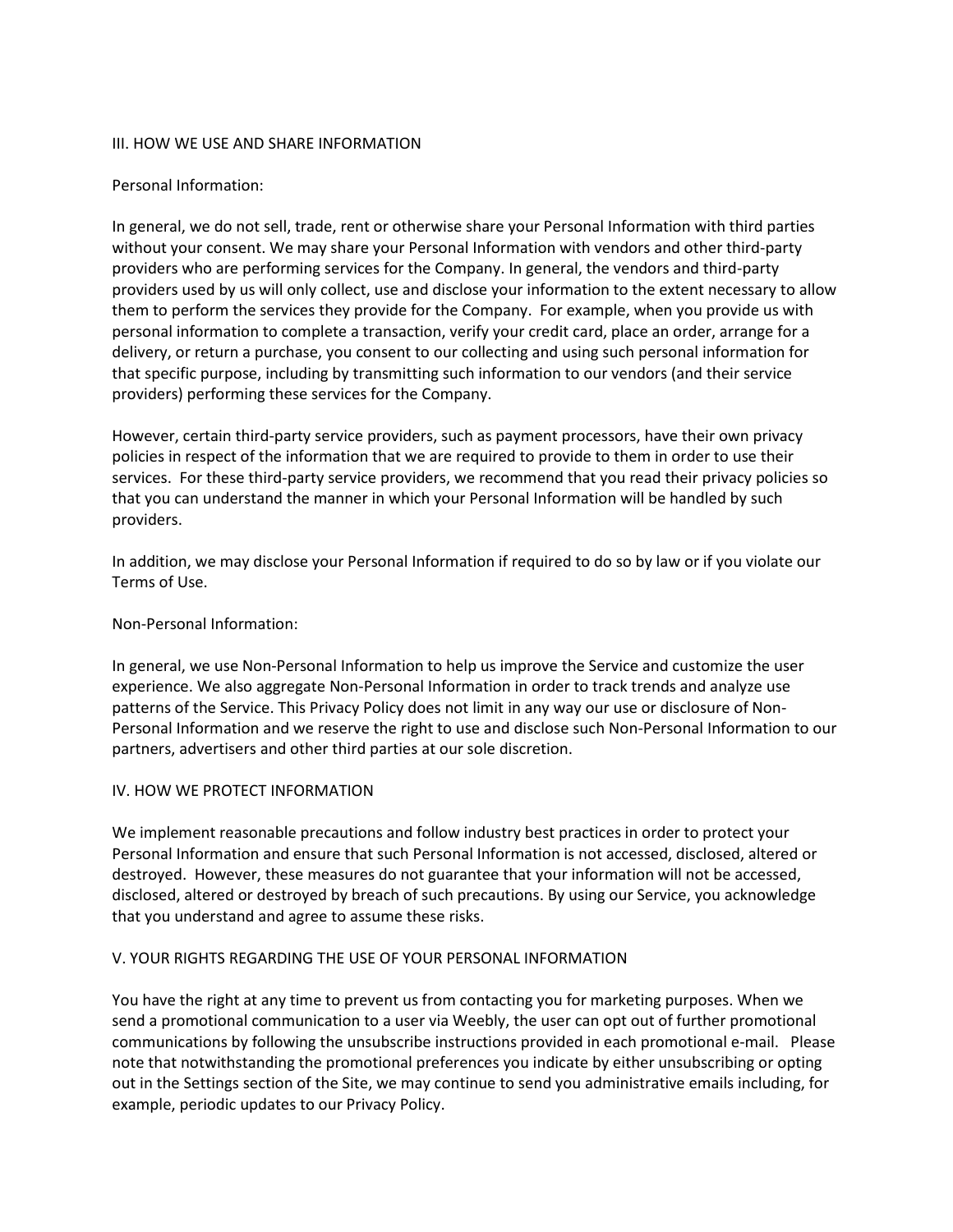### VI. WEEBLY

Our Service is hosted by Weebly, Inc. ("Weebly"). Weebly provides us with the online e-commerce platform that allows us to provide the Service to you. Your information, including Personal Information, may be stored through Weebly's servers. By using the Service, you consent to Weebly's collection, disclosure, storage, and use of your Personal Information in accordance with Weebly's privacy policy available at https://www.weebly.com/privacy.

# VII. LINKS TO OTHER WEBSITES

As part of the Service, we may provide links to or compatibility with other websites or applications. However, we are not responsible for the privacy practices employed by those websites or the information or content they contain. This Privacy Policy applies solely to information collected by us through the Service. Therefore, this Privacy Policy does not apply to your use of a third-party website accessed by selecting a link via our Service. To the extent that you access or use the Service through or on another website or application, then the privacy policy of that other website or application will apply to your access or use of that site or application. We encourage our users to read the privacy statements of other websites before proceeding to use them.

# VIII. AGE OF CONSENT

By using the Service, you represent that you are at least 18 years of age.

# IX. CHANGES TO OUR PRIVACY POLICY

The Company reserves the right to change this Privacy Policy and our Terms of Use at any time. If we decide to change this Privacy Policy, we will post these changes on this page so that you are always aware of what information we collect, how we use it, and under what circumstances we disclose it. Any such modifications become effective upon your continued access to and/or use of the Service five (5) days after we first post the changes on the website or otherwise provide you with notice of such modifications. It is your sole responsibility to check this website from time to time to view any such changes to the terms of this Privacy Policy. If you do not agree to any changes, if and when such changes may be made to this Privacy Policy, you must cease access to this website. If you have provided your email address to us, you give us permission to email you for the purpose of notification as described in this Privacy Policy.

#### X. MERGER OR ACQUISITION

In the event we (or Weebly) undergo a business transaction such as a merger, acquisition by another company, or sale of all or a portion of our assets, your Personal Information may be among the assets transferred. You acknowledge and consent that such transfers may occur and are permitted by this Privacy Policy, and that any acquirer of our (or Weebly's) assets may continue to process your Personal Information as set forth in this Privacy Policy. If our information practices change at any time in the future, we will post the policy changes here so that you may opt out of the new information practices. We suggest that you check this Privacy Policy periodically if you are concerned about how your information is used.